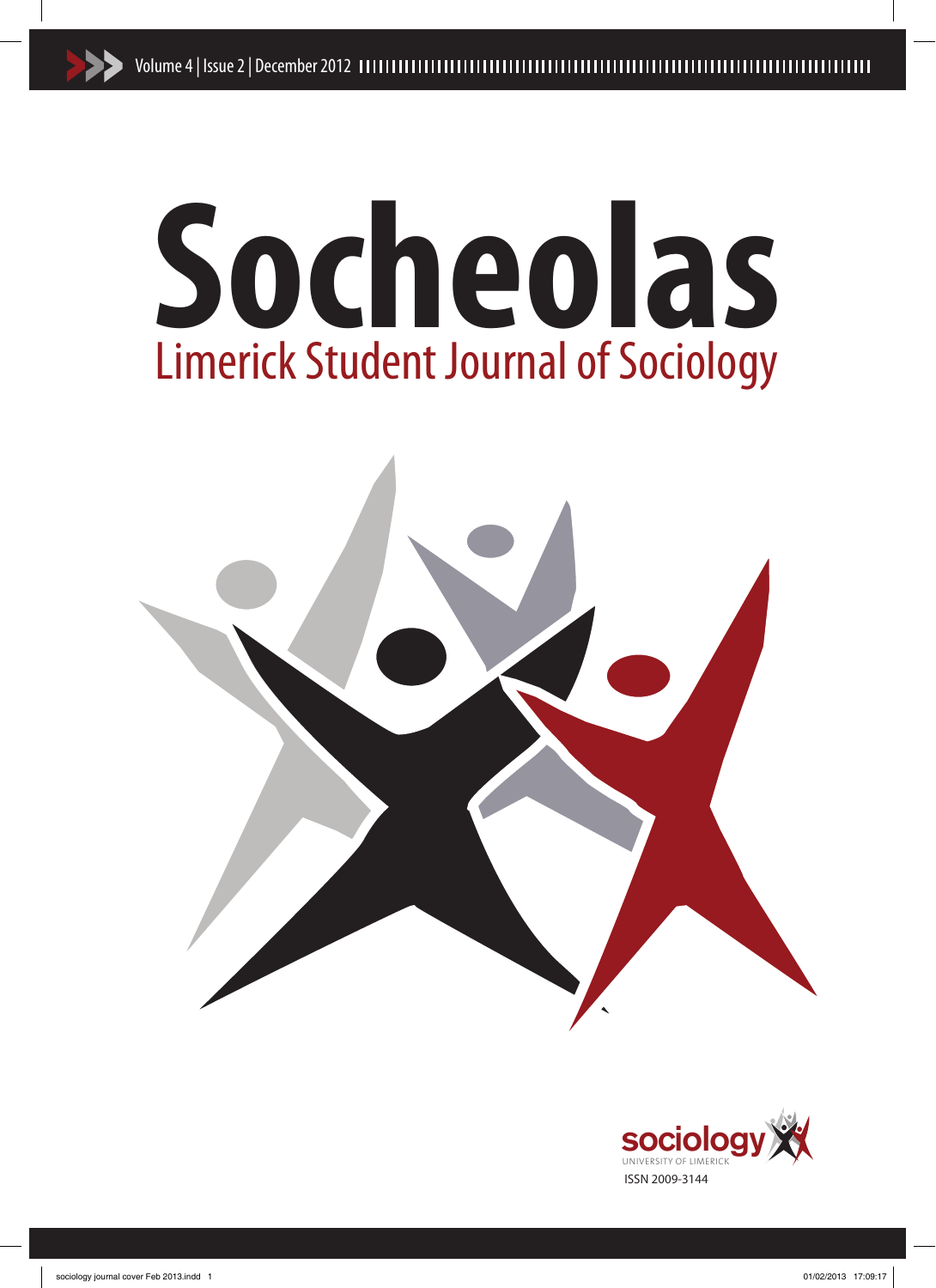

## **Volume 4: Issue 2, December 2012**

**Editors** Martin Power & Amanda Haynes

**Editorial Board Aoife Neary** 

Natalia Mazurkiewicz

## **Copyright and Disclaimer**

Ownership and copyright for all material in this publication remains with the Editorial Committee of *Socheolas – Limerick Student Journal of Sociology* and original authors.

Any views expressed in this publication are the views of the authors and are not the views of the Editorial Committee of *Socheolas – Limerick Student Journal of Sociology*. While the Editorial Committee seeks to ensure the accuracy of the information presented in this publication, we do not warrant the completeness or accuracy of information within the publication and do not accept any responsibility or liability of any nature wheresoever arising from either the content of or the use by any party of the publication or of any information contained therein.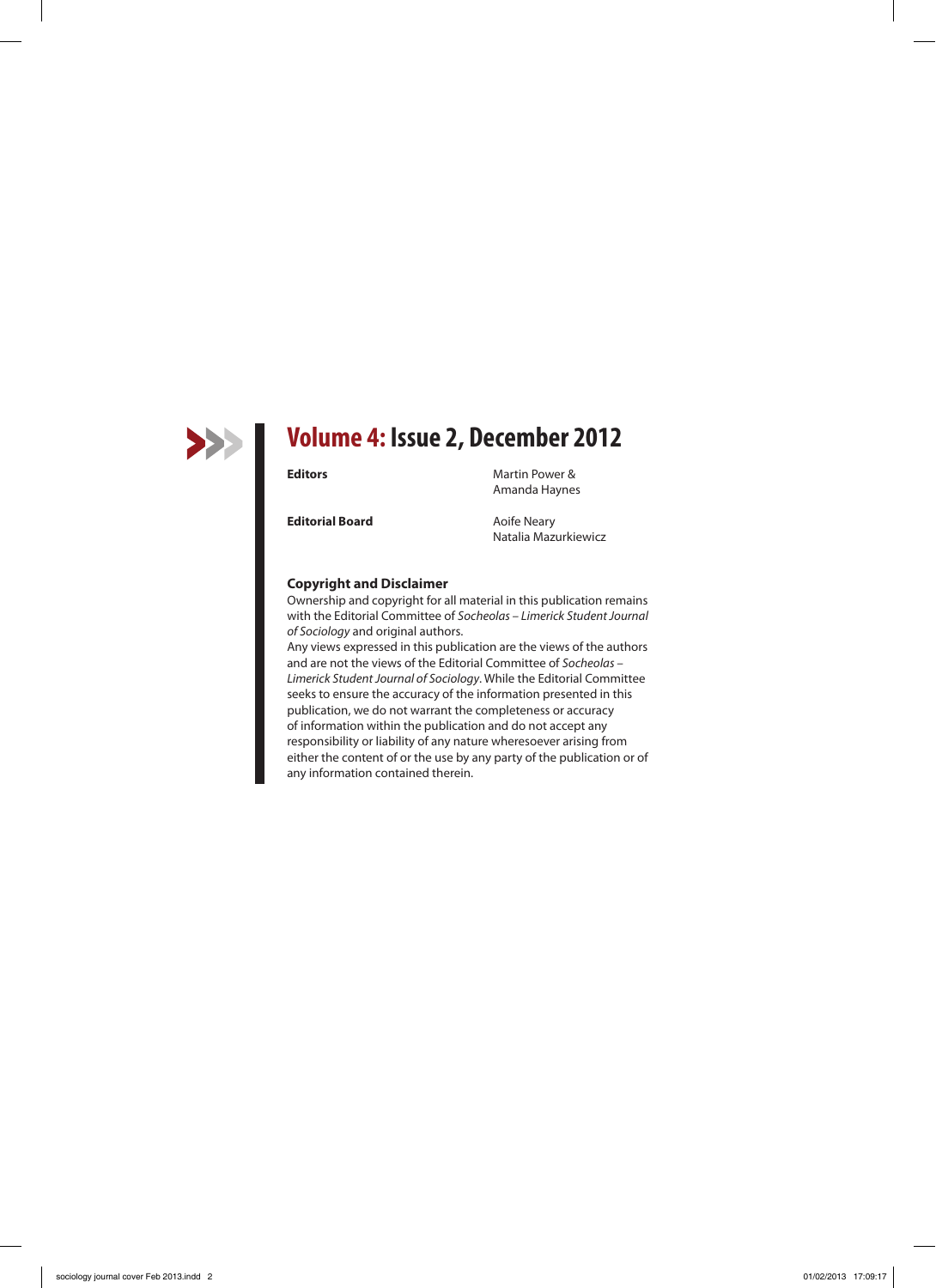$\overline{\phantom{a}}$ 

 $\overline{\phantom{a}}$